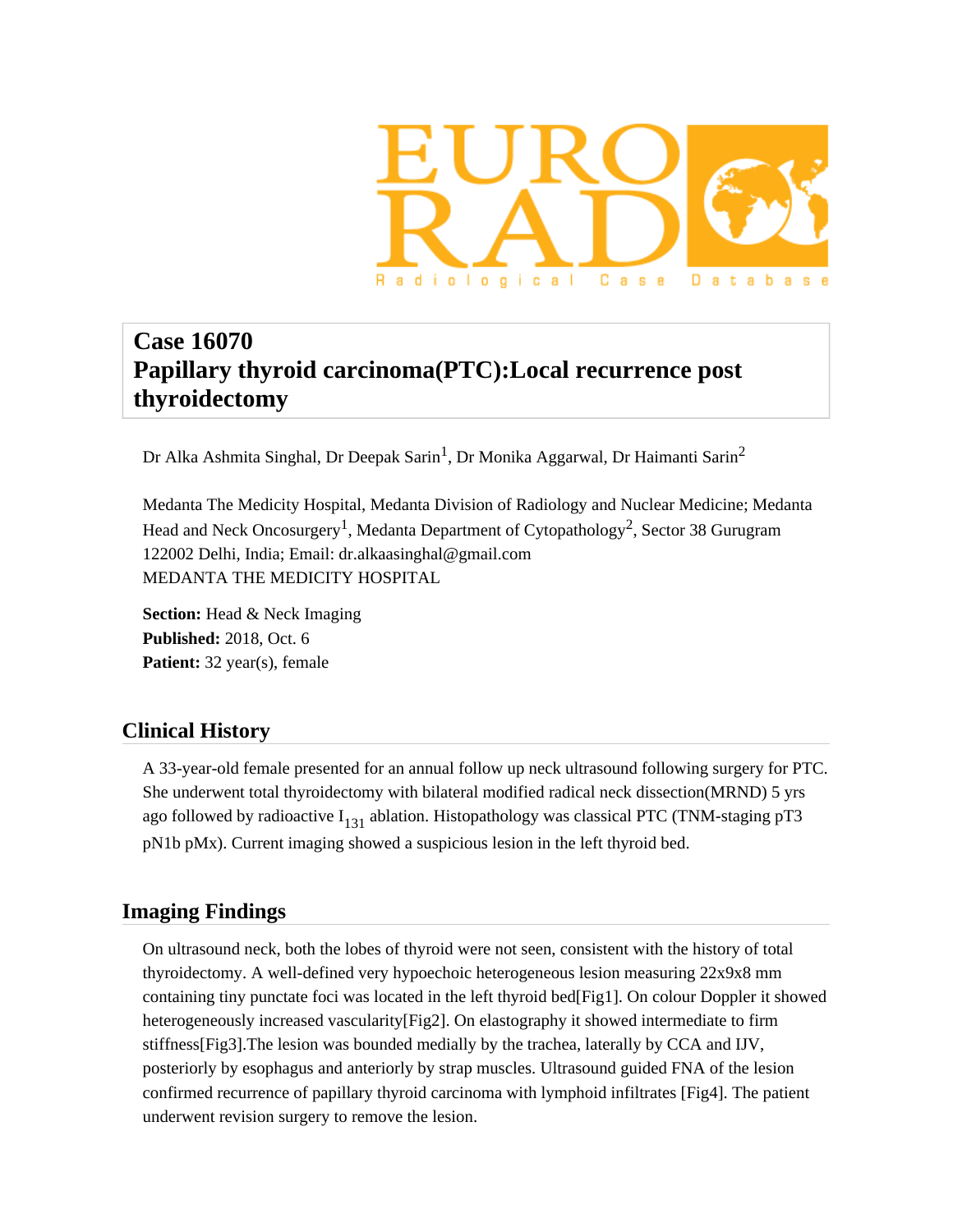Correlation with available previous imaging from data archive was done for teaching purposes. An ultrasound neck done 2 yrs post-surgery showed a 10x8mm hypoechoic nodule at left level II position. CECT(contrast enhanced computed tomography)neck showed a corresponding 9x7 mm enhancing nodule in the region of the left thyroid bed, anteromedial to left CCA[Fig 5].

# **Discussion**

Papillary thyroid carcinoma is the most common thyroid cancer(80% of cases)[R1], and generally has a good prognosis, if non metastatic. The 10-year survival rate for all papillary thyroid cancers is around 90%[R2]. Cervical metastasis is present in 50-75% of cases at presentation. Local invasion into adjacent structures carries a worse prognosis. Distant metastasis occurs to lung, liver and bone. Total thyroidectomy with radical neck dissection followed by radioactive iodine ablation and thyroid suppression is the optimal treatment for differentiated PTC.

Ultrasound imaging is fundamental in initial evaluation and post-operative surveillance. CECT neck is done in select cases when extensive local invasion is suspected. The iodine used in the contrast CT scans interferes with the radioactive iodine[R3]. It takes about 3-4 months for the iodine to be eliminated from the body. Any radioactive iodine evaluation or treatment then has to be delayed. PET-CT can be used for staging.

Bio-clinical follow up is done with serum thyroglobulin(Tg) ( $N = 0.2$ -55.0ng/mL)as this is produced exclusively by thyroid tissue[R4]. Anti-thyroglobulin antibodies ATA (N<4.11IU/mL) are done simultaneously as, if elevated(as in preceding thyroiditis), they can suppress the  $Tg$  levels  $[R5]$ .

In the index case, with TNM staging of (pT3 pN1b pMx), preoperative ATA levels were elevated to 841 IU/mL. Post-surgery and radioactive iodine ablation, the ATA levels remained elevated up to 32.47 IU/mL (N<4.11 IU/mL)[R5], hence Tg levels (<0.2 ng/mL) were unreliable in this case. Role of ultrasound to detect any local recurrence was even more vital in this case.

From the archives, an ultrasound done 2 yrs post-surgery reported a 10x8mm hypoechoic left level II nodule and corresponding CECT neck showed a 9x7 mm enhancing nodule near the thyroid bed. No FNA was done at that time and patient was kept on follow up. In a post thyroidectomy patient with MRND, even though most of the lymph nodes are removed, care must be taken in interpreting any heterogeneous hypoechoic area, as it may suggest recurrence of PTC.

### TAKE HOME MESSAGE

Ultrasound evaluation of the neck remains the mainstay in the initial imaging and follow up of thyroid cancer, both for the thyroid bed and cervical lymph nodes assessment, and this evaluation needs to be very meticulous. The knowledge of the natural history of disease under consideration and the experience of the radiologist is an important factor. Awareness of the abnormal ultrasound features, their recognition and judicious use of an ultrasound guided FNA must be adopted.

Written informed patient consent for publication has been obtained.

# **Final Diagnosis**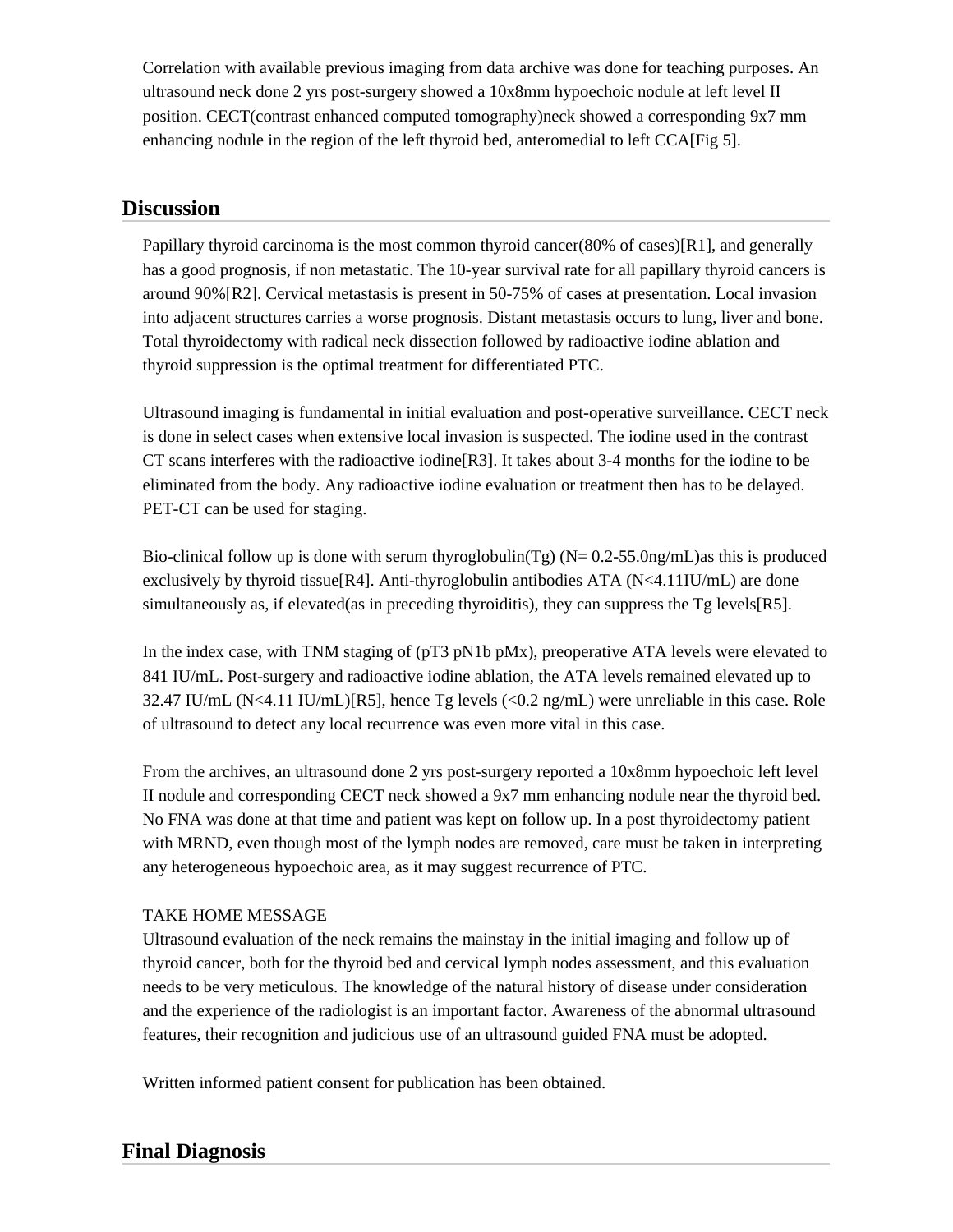Recurrence of papillary thyroid carcinoma in neck

# **Differential Diagnosis List**

Metastatic lymph node, Reactive lymph node, Scar tissue

#### **Figures**

#### **Figure 1 Ultrasound neck**



Fig 1 a-f Ultrasound neck showing a heterogenous hypoechoic area measuring 21x9 mm located in the left thyroid fossa region. The lesion shows few tiny punctate foci.

© Medanta Division of Radiology and Nuclear Medicine, Medanta The Medicity, Delhi, India

Area of Interest: Head and neck; Imaging Technique: Ultrasound; Procedure: Diagnostic procedure; Special Focus: Endocrine disorders;



Ultrasound neck : Transverse scan showing a heterogenous hypoechoic area measuring 21x9 mm located in the left thyroid fossa region, just lateral to trachea. The lesion shows few tiny punctate foci.

© Medanta Division of Radiology and Nuclear Medicine, Medanta The Medicity, Delhi, India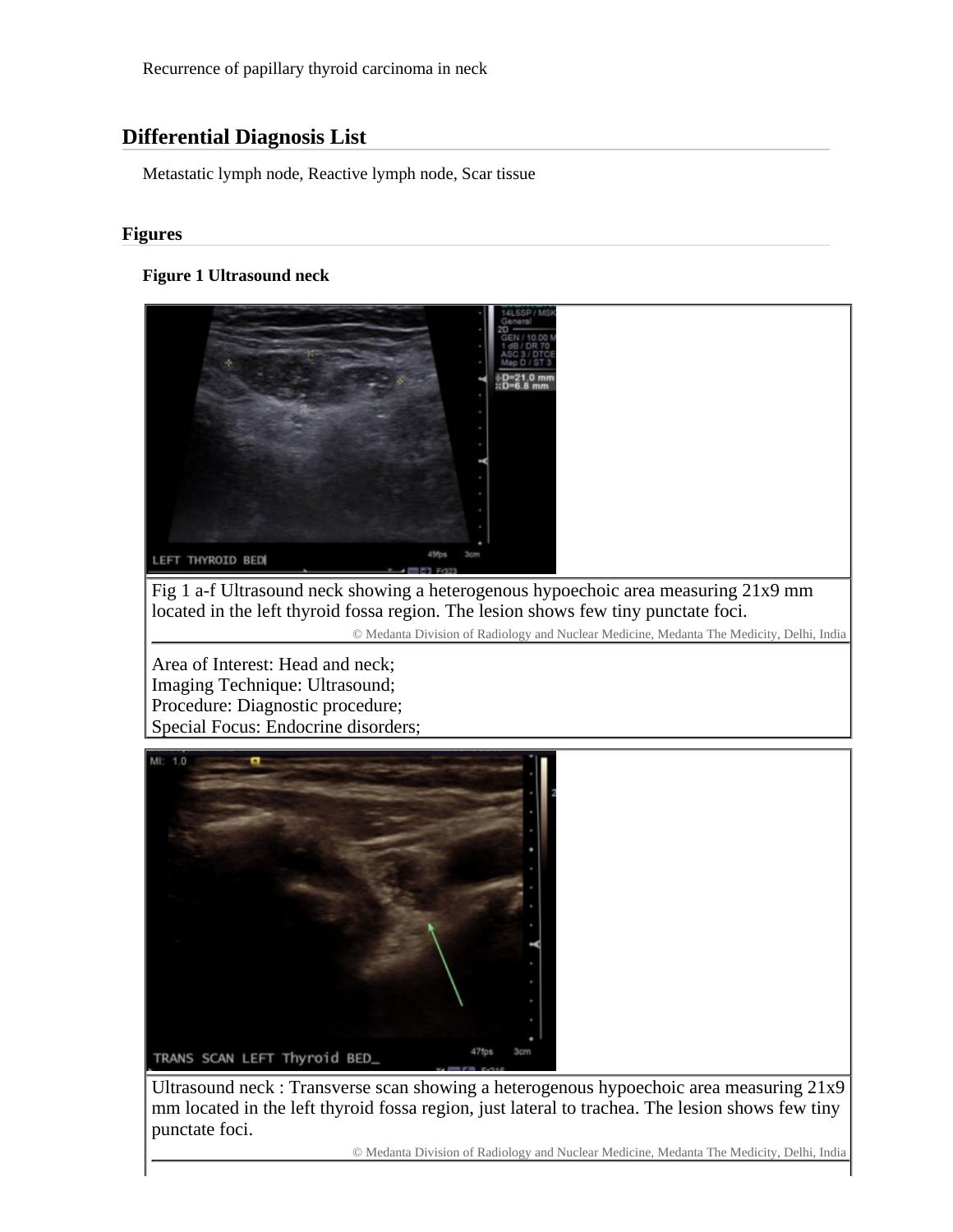Area of Interest: Head and neck; Imaging Technique: Ultrasound; Procedure: Diagnostic procedure; Special Focus: Endocrine disorders;



Ultrasound neck showing a heterogenous hypoechoic area measuring 21x9 mm located in the left thyroid fossa region with punctate foci. Right thyroid fossa region showing no abnormality on this scan.

© Medanta Division of Radiology and Nuclear Medicine, Medanta The Medicity, Delhi, India

Area of Interest: Head and neck; Imaging Technique: Ultrasound; Procedure: Diagnostic procedure; Special Focus: Endocrine disorders;

# **Figure 2 Ultrasound Neck colour Doppler**



Ultrasound neck with colour Doppler showing heterogenous and chaotic vascularity in the hypoechoic area located in the left thyroid fossa region.

© Medanta Division of Radiology and Nuclear Medicine, Medanta The Medicity, Delhi, India

Area of Interest: Head and neck; Imaging Technique: Ultrasound-Colour Doppler; Procedure: Diagnostic procedure; Special Focus: Endocrine disorders;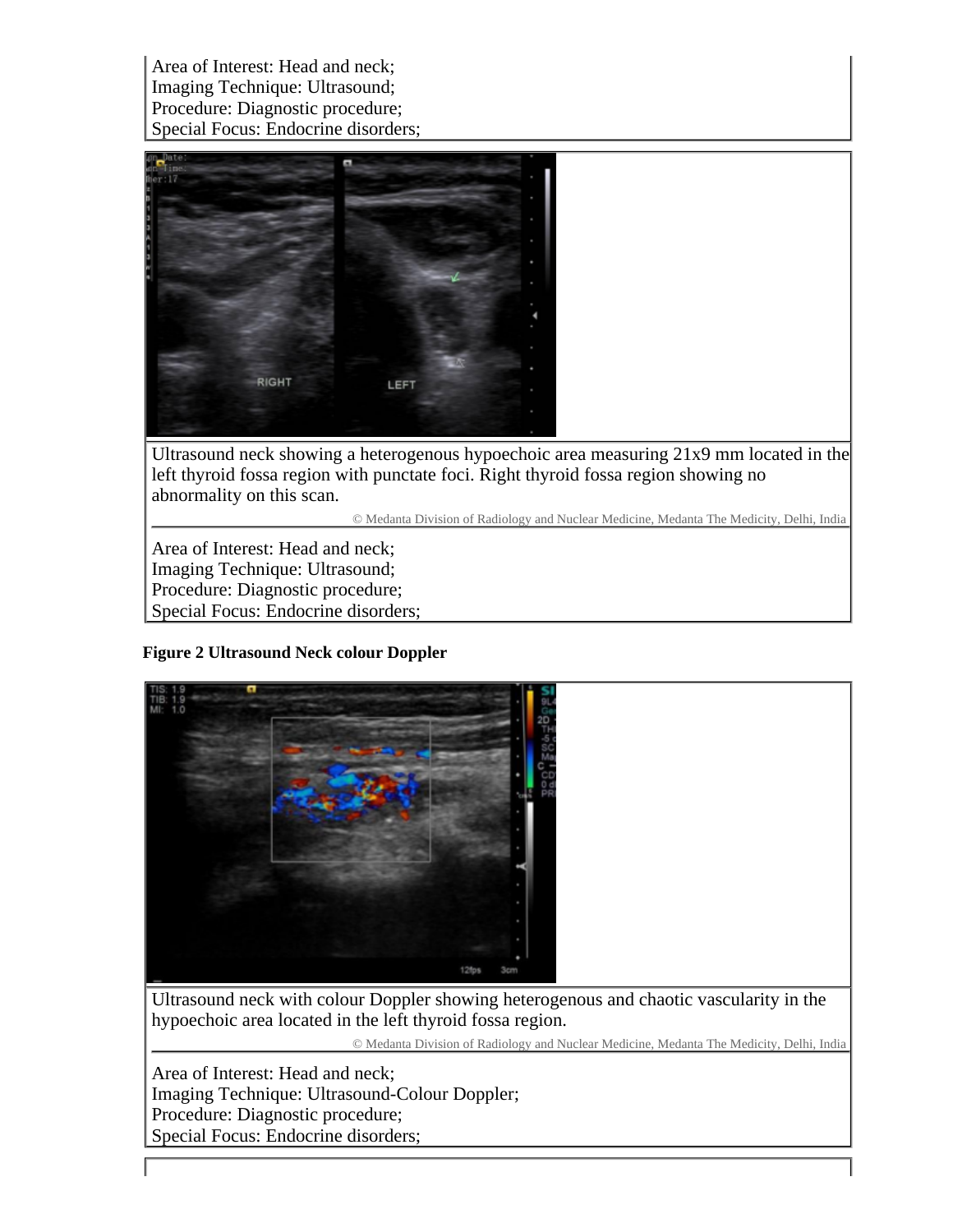

Ultrasound neck with colour Doppler showing heterogenous and chaotic vascularity in the hypoechoic area located in the left thyroid fossa region, with corresponding B mode image. © Medanta Division of Radiology and Nuclear Medicine, Medanta The Medicity, Delhi, India

Area of Interest: Head and neck; Imaging Technique: Ultrasound-Colour Doppler; Procedure: Diagnostic procedure; Special Focus: Endocrine disorders;

# **Figure 3 Ultrasound Elastography**



Area of Interest: Head and neck; Imaging Technique: Elastography; Procedure: Diagnostic procedure; Special Focus: Endocrine disorders;

# **Figure 4 Cytopathology of Ultrasound guided FNA**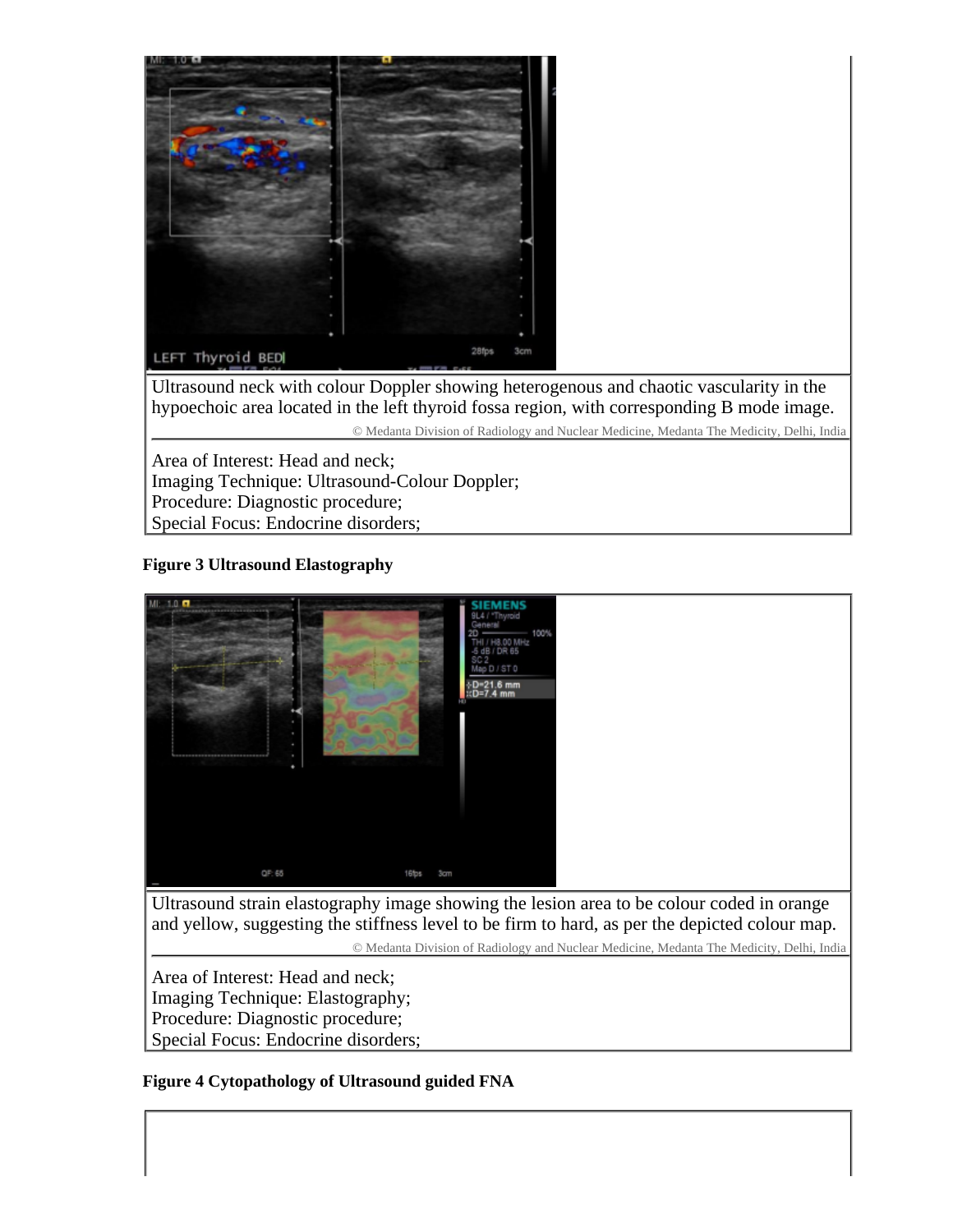

Cytopathology of Ultrasound guided FNA : MGG 60 x : showing epithelial cells with nuclear grooves and an intranuclear cytoplasmic inclusion. Scattered lymphocytes are seen in the background

© Medanta Department of Cytopathology, Medanta The Medicity Sector 38 Gurugram Delhi India

Area of Interest: Head and neck; Imaging Technique: Image manipulation / Reconstruction; Procedure: Biopsy; Special Focus: Endocrine disorders;



Cytopathology of Ultrasound guided FNA : MGG 60 x : showing epithelial cells with nuclear grooves and an intranuclear cytoplasmic inclusion. Scattered lymphocytes are seen in the background

© Medanta Department of Cytopathology, Medanta The Medicity Sector 38 Gurugram Delhi India

Area of Interest: Head and neck; Imaging Technique: PACS;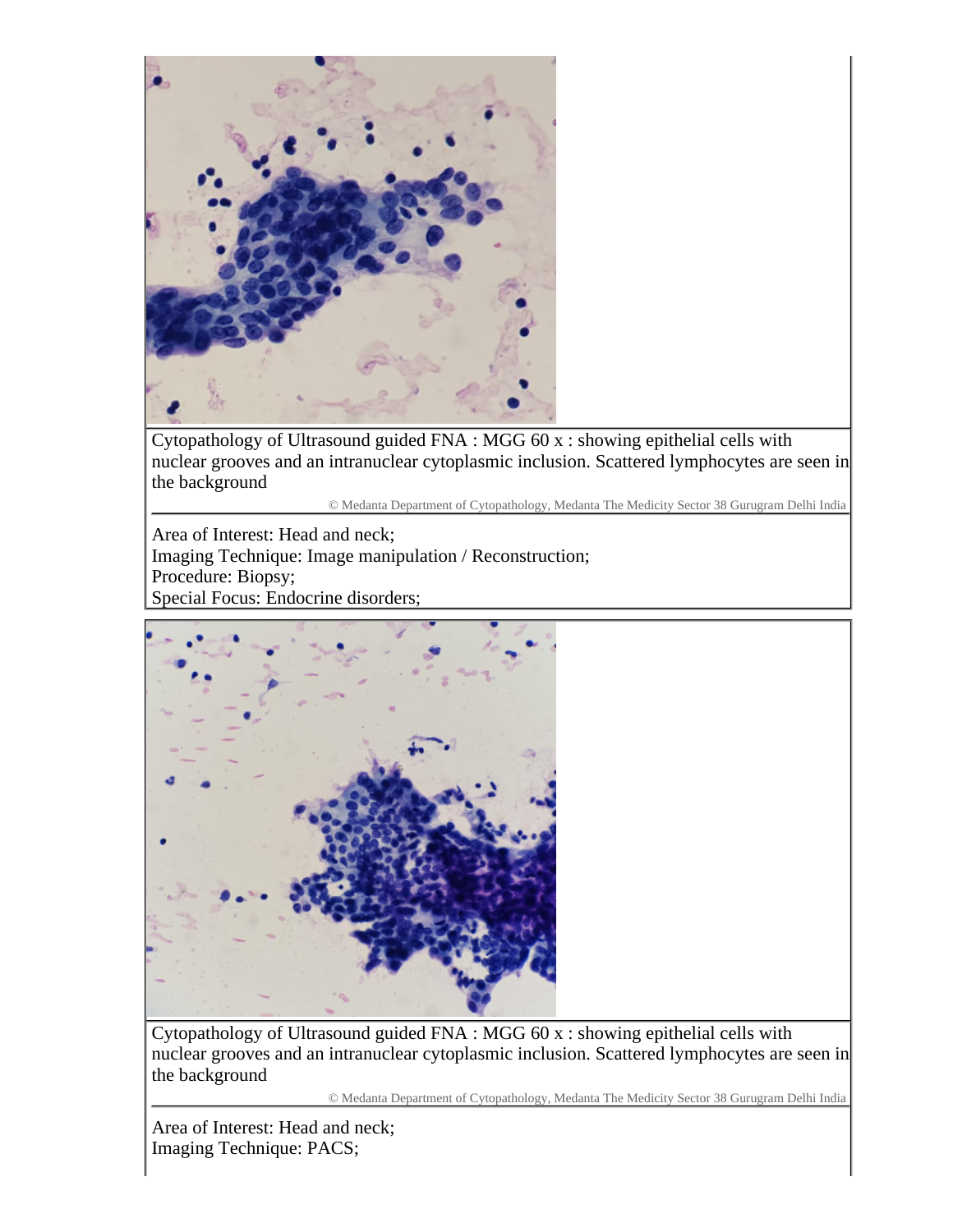### **Figure 5 Figure 5 CECT Neck**



CECT Neck : 2 yrs post surgery Axial post contrast images showing a small 7x5mm enhancing nodule in the left upper neck anteromedial to the carotid vessels

© Medanta Division of Radiology and Nuclear Medicine, Medanta The Medicity, Delhi, India

Area of Interest: Head and neck; Imaging Technique: CT; Procedure: Contrast agent-intravenous; Special Focus: Endocrine disorders;



CECT Neck : 2 yrs post surgery Axial post contrast images showing a small 7x5mm enhancing nodule in the left upper neck anteromedial to the carotid vessels

© Medanta Division of Radiology and Nuclear Medicine, Medanta The Medicity, Delhi, India

Area of Interest: Head and neck; Imaging Technique: CT; Procedure: Contrast agent-intravenous; Special Focus: Endocrine disorders;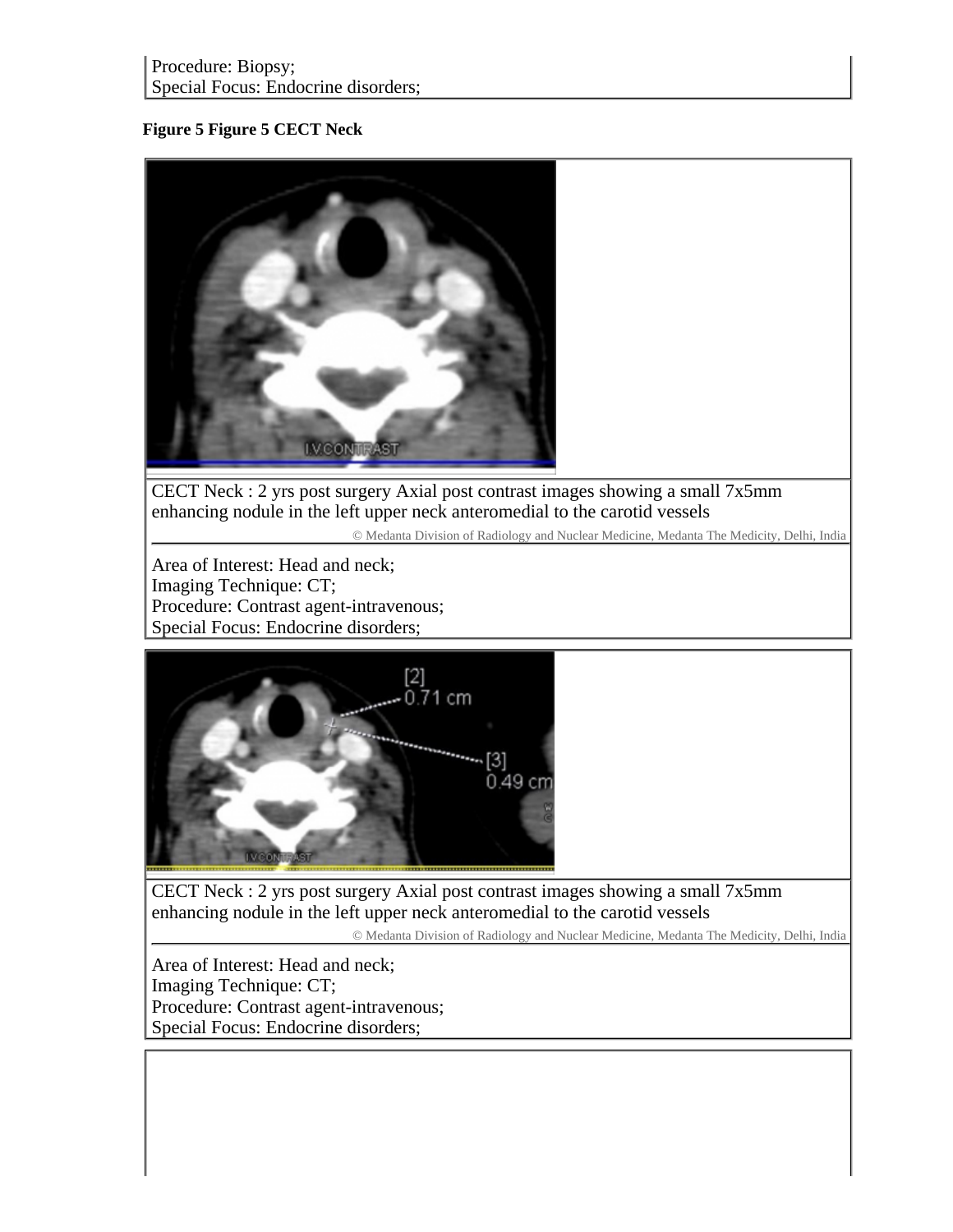

CECT Neck : 2 yrs post surgery Axial post contrast images showing a small 7x5mm enhancing nodule in the left upper neck anteromedial to the carotid vessels

© Medanta Division of Radiology and Nuclear Medicine, Medanta The Medicity, Delhi, India

Area of Interest: Head and neck; Imaging Technique: CT; Procedure: Contrast agent-intravenous; Special Focus: Endocrine disorders;



CECT Neck : 2 yrs post surgery sagital post contrast images showing a small 7x5mm enhancing nodule in the left upper neck anteromedial to the carotid vessels

© Medanta Division of Radiology and Nuclear Medicine, Medanta The Medicity, Delhi, India

Area of Interest: Head and neck; Imaging Technique: CT; Procedure: Contrast agent-intravenous; Special Focus: Endocrine disorders;